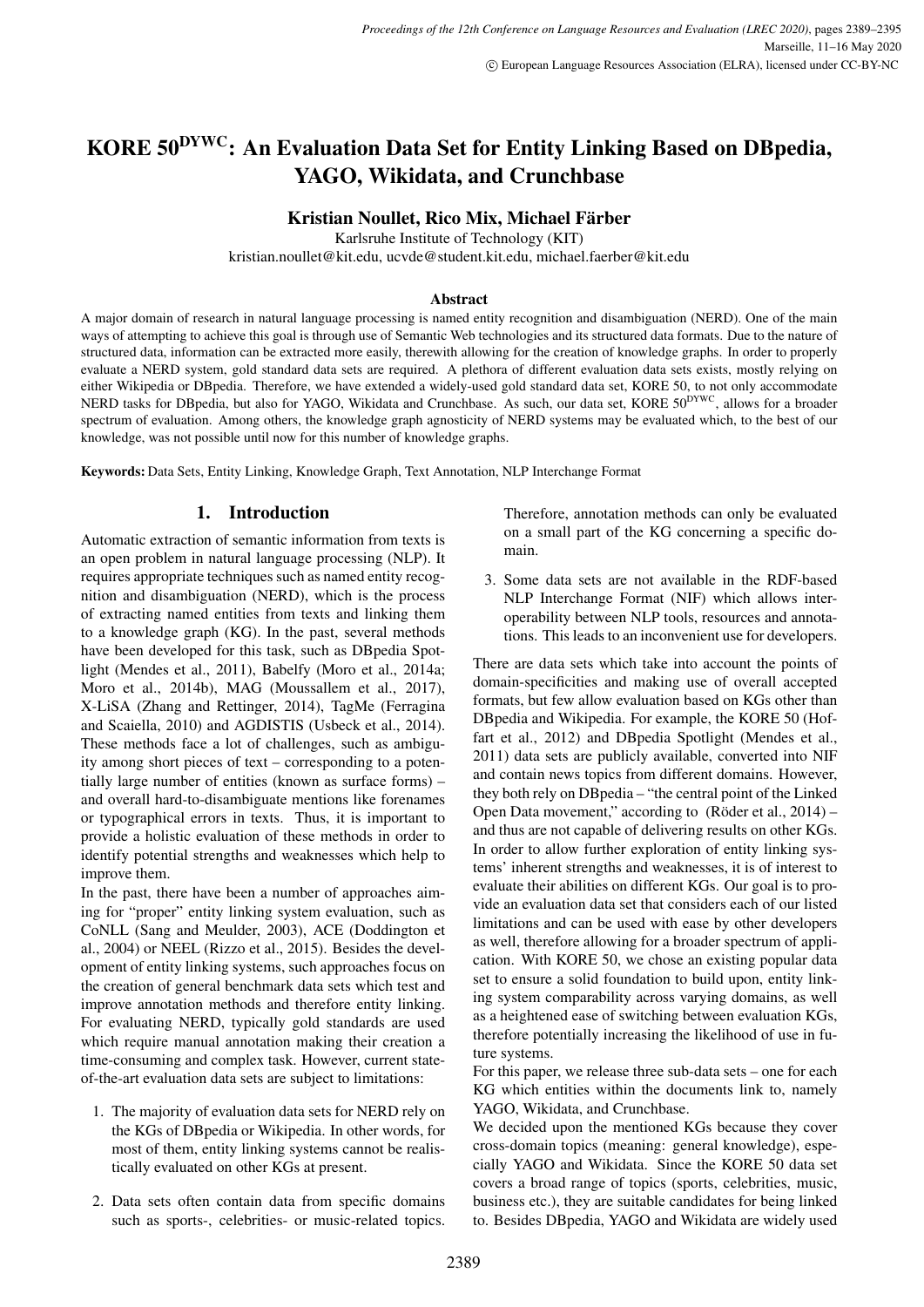<span id="page-1-3"></span>

| Corpus                |  |    |     |     | Topic Format #Documents #Mentions #Entities Avg. Entity/Doc. |
|-----------------------|--|----|-----|-----|--------------------------------------------------------------|
| KORE 50 mixed NIF/RDF |  | 50 | 144 | 130 | 2.86                                                         |

Table 1: Main features of the KORE 50 data set.

in the domain of NLP. Crunchbase, on the other hand, represents a different perspective altogether, making up an interesting and potentially highly valuable addition to our data set. It is largely limited to the domains of technology and business and is of considerable size (e.g., around half a million people and organizations each, as well as  $200k$  locations (Färber, 2019), etc.). Its addition to the midst of our more famous KGs allows for more detailed evaluation relating to domain-dependency as well as upto-dateness, among other things. Our data set is publicly available online at [http://people.aifb.kit.edu/](http://people.aifb.kit.edu/mfa/datasets/kore50-lrec2020.zip) [mfa/datasets/kore50-lrec2020.zip](http://people.aifb.kit.edu/mfa/datasets/kore50-lrec2020.zip).

Furthermore, annotation of texts based on the abovementioned KGs shows whether KORE 50 adequately evaluates entity linking systems on varying KGs or just covers specific domains. Therefore, KORE 50<sup>DYWC</sup> is not limited to evaluating NERD systems, but can also be used to analyse KGs in terms of advantages and disadvantages with regard to varying tasks – potentially limited to (or enhanced by) domain-specific knowledge. To guarantee for qualitative and accurate results, we had multiple annotators working independently on the annotations (for further details, see Section [5.\)](#page-2-0).

The rest of the paper is structured as follows. We outline related work (Section [2.\)](#page-1-0), prior to presenting our annotation process and the findings obtained (Section [3.\)](#page-1-1). Furthermore, we present the data set format (Section [4.\)](#page-2-1). After describing our data set analysis, as well as our findings in this regard, we come to an end with our conclusion and potential future work (Section [6.\)](#page-5-8).

# 2. Related Work

<span id="page-1-0"></span>There exist a plethora of data sets for entity linking result evaluation as can be seen in the GERBIL [\(Usbeck et al.,](#page-6-5) [2015\)](#page-6-5) evaluation framework, among others. In (Röder et [al., 2014\)](#page-6-4), Röder et al. developed  $N^3$ , a collection of data sets for NERD, multiple data sets relying on the DBpedia or AKSW KGs, respectively. N3-RSS-500 is comprised of 500 English language documents, made up of a list of 1,457 RSS feeds from major worldwide newspapers including a variety of different topics, as compiled by Goldhahn et al. [\(Goldhahn et al., 2012\)](#page-5-9). N3-Reuters-128 is based on the Reuters 21578 corpus, containing news articles relating to economics. 128 documents of relatively short length were chosen from these and compiled into the mentioned N3-Reuters-128 data set. DBpedia Spotlight [\(Mendes et](#page-5-0) [al., 2011\)](#page-5-0), an evaluation data set published along with the similar-named entity linking tool, is solely based on DBpedia as a KG. Alike aforementioned data sets, the vast majority of existing evaluation corpora are either based on DBpedia or Wikipedia – transformation from one to another being relatively trivial. Further data sets falling into this category are AQUAINT [\(Milne and Witten, 2008\)](#page-5-10), a corpus of English News Texts; Derczynski [\(Derczynski et al., 2015\)](#page-5-11),

a collection of microposts; MSNBC [\(Cucerzan, 2007\)](#page-5-12) and finally, also the data set we base ourselves on for our extension, KORE 50 [\(Hoffart et al., 2012\)](#page-5-6).

According to [\(Steinmetz et al., 2013\)](#page-6-6), the KORE 50 data set is a subset of the larger AIDA corpus and mainly consists of mentions considered highly ambiguous, referring to a high count of potential candidate entities for each mention. It is made up of 50 single sentences from different domains such as music, sports and celebrities, each sentence representing one document<sup>[1](#page-1-2)</sup>. The high amount of forenames requires a NERD system to derive respective entities from given contexts. Surface forms representing forenames, such as *David* or *Steve*, can be associated with many different candidates in the KG. According to Waitelonis et al. [\(Waitelonis et al.,](#page-6-7) [2016\)](#page-6-7), this leads to an extremely high average likelihood of confusion. In particular, the data set contains 144 nonunique entities (mentions) that are linked to a total of 130 entities which mainly refer to persons (74 times) and organisations (28 times). Table [1](#page-1-3) presents the most important features of the KORE 50 data set. For more details, [\(Stein](#page-6-6)[metz et al., 2013\)](#page-6-6) provide a precise distribution of DBpedia types in the benchmark data set.

# 3. Approach

<span id="page-1-1"></span>This section explains in detail the creation of KORE 50DYWC evaluation data set. Section [3.1.](#page-1-4) provides information on the annotation of the data set using entities from different KGs. Section [3.2.](#page-2-2) analyzes the created data set using different statistical and qualitative measures.

# <span id="page-1-4"></span>3.1. Annotation Process

Text annotations are up-to-date with KG versions of YAGO, Wikidata and Crunchbase dating mid-November. In order to arrive at our goal of data set equivalents of KORE 50 for YAGO, Wikidata and Crunchbase, some work was necessary prior to the manual annotation of input documents. In particular, we had to prepare the KORE 50 data set for the annotation by extracting all sentences from the data set. This was done using regular expressions and resulted in 50 single text documents containing single sentences. Those documents were used as an input for WebAnno,<sup>[2](#page-1-5)</sup> a webbased annotation tool which offers multiple users the opportunity to work on one project simultaneously and review annotations, among others for the sake of inter-annotator agreement [\(Yimam et al., 2013\)](#page-6-8). Each document was manually annotated by searching for entities in the respective KG. Each of our investigated KGs provides a web-based search engine, allowing developers to explore them relatively detailed. The DBpedia pre-annotated KORE 50

<span id="page-1-2"></span><sup>&</sup>lt;sup>1</sup>Note that document 23 constitutes an exception and contains two sentences.

<span id="page-1-5"></span><sup>2</sup><https://webanno.github.io/webanno/>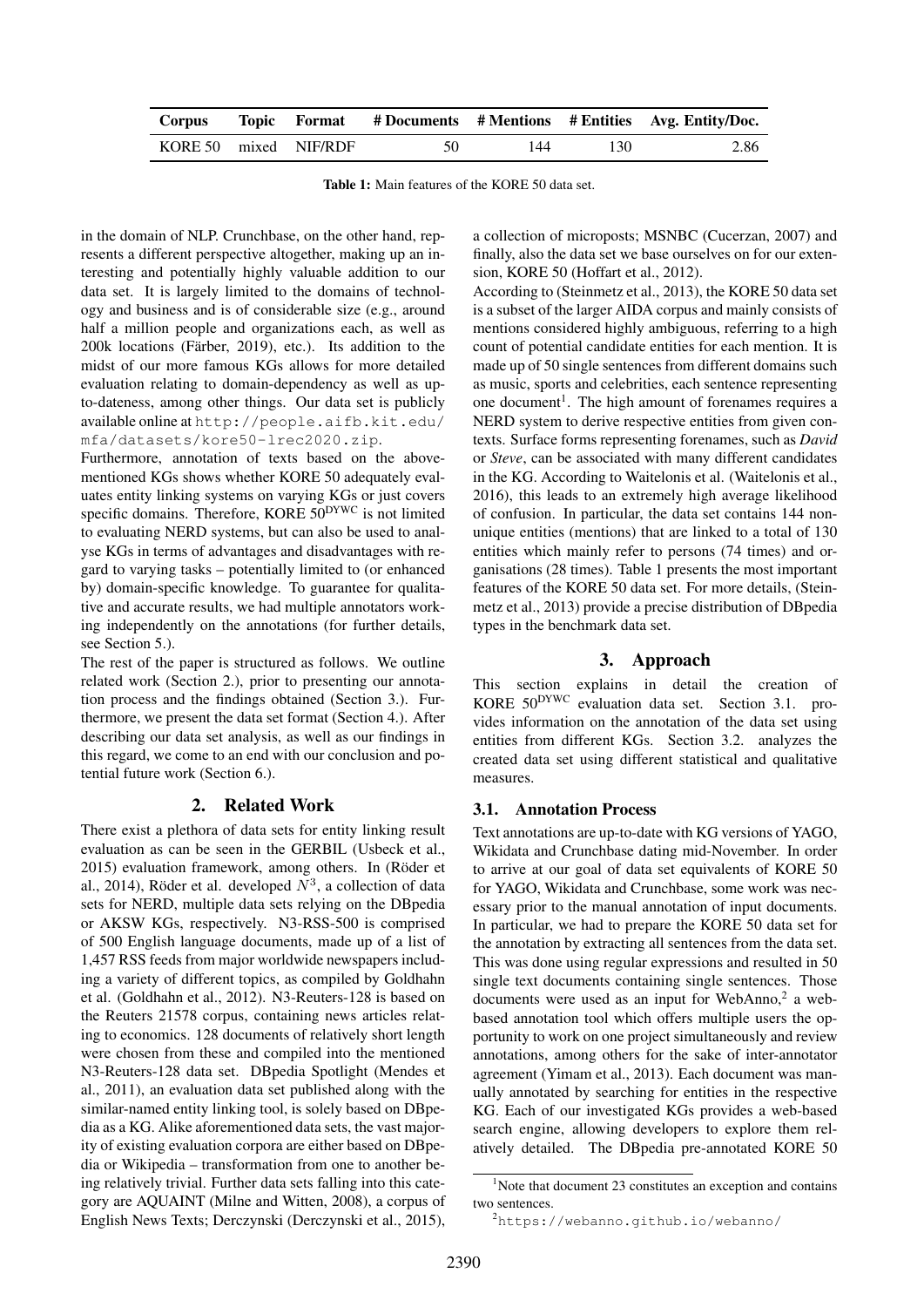<span id="page-2-3"></span>

| Prefix | I IRT                                    |
|--------|------------------------------------------|
| dbr    | http://dbpedia.org/resource/             |
| yaqo   | http://yaqo-knowledge.org/resource/      |
| wdr    | https://www.wikidata.org/entity/         |
| cbp    | https://www.crunchbase.com/person/       |
| cho    | https://www.crunchbase.com/organization/ |

Table 2: Used prefixes.

data set we base ourselves on can also be double-checked through use of site-integrated search engines. This helps identifying correct entities in the KG and makes comparison to DBpedia possible. Once the correct entity was identified in the respective KG, it was used to annotate the specific part in a document. If possible, we distinguished between plural and singular nouns, but in nearly any case the plural version was not available and we annotated the singular version instead. The only exception is the word *people* and the respective singular version *person*. The entity :People was available in Wikidata as well as YAGO. After we finished the annotation, the documents were exported using the *WebAnno TSV3* format, which contains the input sentence as well as the annotated entities including their annotation. In the following subsection, we outline peculiarities and difficulties by comparing the annotations that resulted from the different KGs and investigating interannotator agreement.

### <span id="page-2-2"></span>3.2. Annotation Peculiarities

During the annotation process, we observed some peculiarities in the KGs as well as in the KORE 50 data set. Some of these – or the combination hereof – may explain differences in terms of performance for some NERD systems to a certain degree. Table [2](#page-2-3) provides an overview of our used URI prefixes.

:Richard Nixon is available in YAGO, Wikidata and the gold standard DBpedia, but not in Crunchbase, likely due to Richard Nixon neither being a relevant business person nor an investor.

In Figure [1,](#page-3-0) an example annotation is provided showing a whole sentence (document 49 in KORE 50) as well as its annotations. Annotated words are underlined and available entities are shown in boxes. The word *arrival*, for instance, can only be annotated using YAGO.

Note that in document 15 of the KORE 50 data set, there is a spelling error (rather *prominent* than *promininent*) which might lead to biased results for some systems. The mistake was corrected for our KORE 50<sup>DYWC</sup> version.

YAGO: YAGO offers a larger amount of resources to be annotated given our input sentences in comparison to DBpedia. Many entities originate from *WordNet*, [3](#page-2-4) a linguistic database integrated into the YAGO KG. Examples are *father*, *musical* or *partner*. In some cases, for example *year*, more than one entity is possible<sup>[4](#page-2-5)</sup>. Overall, only one entity that was annotated with DBpedia was not found (dbr:First Lady of Argentina). Interestingly, some resources were not available in YAGO although

<sup>4</sup>yago:wordnet year 115203791 or

one would expect them to be in the KG, for example *time* or *band*.

Wikidata: Wikidata provides information for a larger amount of mentions than DBpedia. For example the children of David Beckham (*Brooklyn, Romeo, Cruz, Harper Seven*), many nouns (*album, duet, song, career etc.*), articles (*the*), as well as pronouns (*he, she, it, his, their etc.*) can be found in Wikidata. Similar to YAGO, only one entity that has been annotated in the gold standard of DBpedia was not found (dbr:First Lady of Argentina). The entity of Neil Armstrong ( $wdr:Q1615$ ), the first human on the moon, was not available for a period of time, because his name was changed to a random concatenation of letters and the search function did not find him. Moreover, contrary to expectations, some resources, such as *groceries* and *archrival*, were not available within Wikidata.

Crunchbase: In Crunchbase, less entities were found compared to DBpedia due to its tech-focused domain. Furthermore some famous people like *Heidi Klum*, *Paris Hilton* or *Richard Nixon* (former US president) are not included in Crunchbase. Since only parts of KORE 50 contain news articles on companies and people, Crunchbase fails to deliver information on the remaining documents. Moreover, the Crunchbase entity cbp: frank\_sinatra has a picture of the real Frank Sinatra but describes him as the owner of cbo:Sinatra, a "web framework written in Ruby that consists of a web application library and a domain-specific language."[5](#page-2-6)

# 4. Data Set Format

<span id="page-2-1"></span>As outlined in Section [3.1.,](#page-1-4) we used the *WebAnno TSV3* format provided by the WebAnno annotation tool. The export files possess a convenient representation of the data which guarantees comfortable further processing. In Listing [1,](#page-3-1) an example output file is provided. At the very top, the input text is displayed. Each line consists of a word counter, followed by the character position of the respective word (using start and end offsets), the word itself and, if available, the annotation. The *tsv* files can easily be converted into the NLP Interchange Format (NIF) which allows interoperability between NLP tools, resources and annotations. As such, our data set can be used by a broad range of researchers and developers.

# 5. Data Analysis and Results

<span id="page-2-0"></span>Table [3](#page-3-2) shows the number of unique entities per KG in the KORE 50 data set. In parentheses, all non-unique entities (meaning multiple occurrences of the same entity are included) are displayed. The third column shows the average number of annotations per document. The original KORE 50 data set set has 130 unique entities from DBpedia [\(Steinmetz et al., 2013\)](#page-6-6) which results in 2.60 entities per document. Obviously, most entities were found in Wikidata due to the broad range of topics and domains. On the contrary, Crunchbase contains only 45 unique entities in total, which equals 0.90 entities per document. This results from the strong focus on companies and people which allowed us to only annotate parts of the data set. Some documents

<span id="page-2-6"></span>5 https://www.crunchbase.com/organization/sinatra

<span id="page-2-5"></span><span id="page-2-4"></span><sup>3</sup> https://wordnet.princeton.edu

yago:wordnet year 115204297

<sup>2391</sup>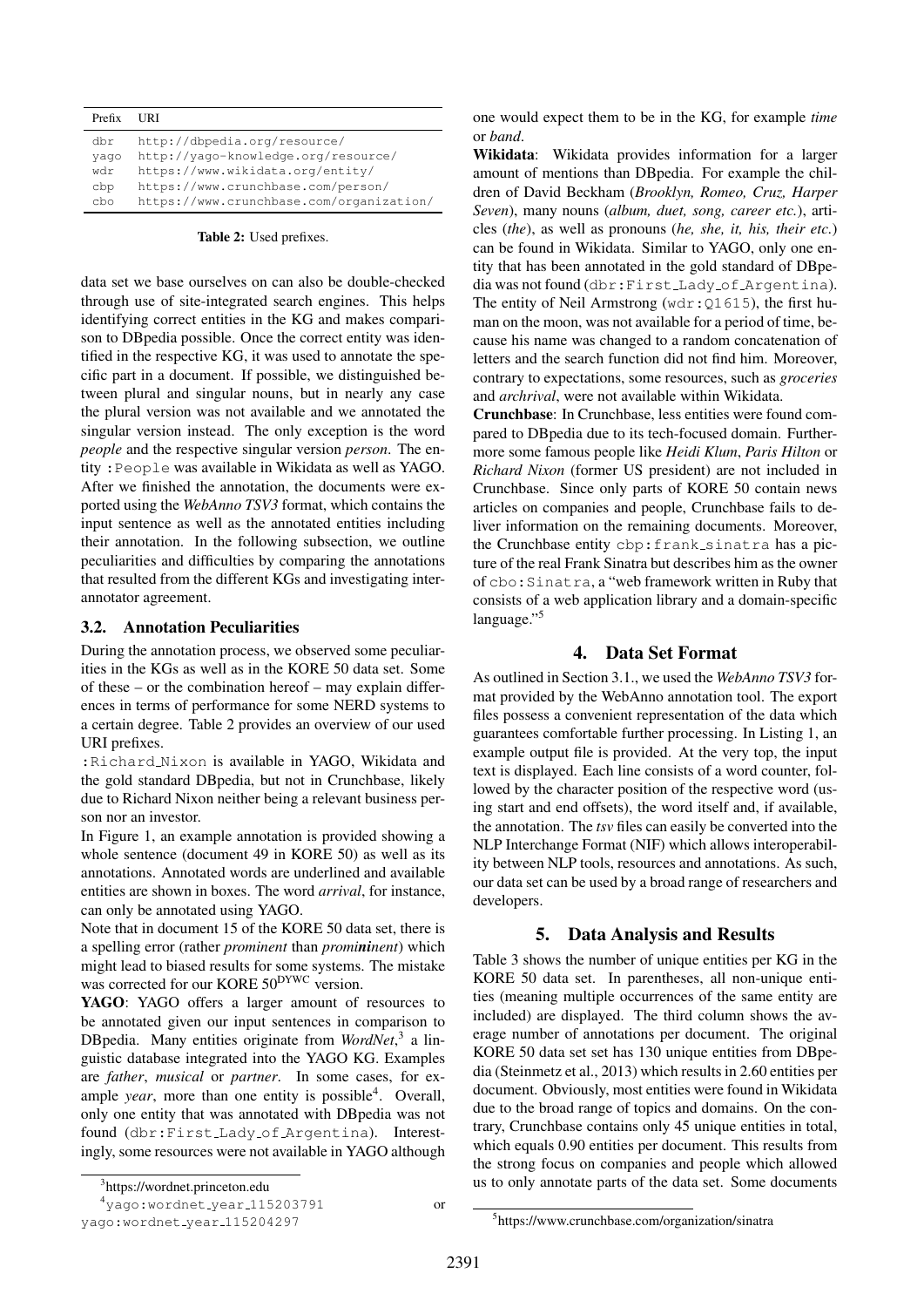<span id="page-3-0"></span>

Figure 1: Example annotation showing the availability of entities in DBpedia, YAGO, Wikidata and Crunchbase.

<span id="page-3-1"></span>#Text=Heidi and her husband Seal live in Vegas.

| $1 - 1$ | $0 - 5$   | Heidi                     | yago: Heidi_Klum    |
|---------|-----------|---------------------------|---------------------|
| $1 - 2$ | $6 - 9$   | and                       |                     |
| $1 - 3$ | $10 - 13$ | her                       |                     |
| $1 - 4$ | $14 - 21$ | husband yago:             |                     |
|         |           | wordnet_husband_110193967 |                     |
| $1 - 5$ | $22 - 26$ | Seal                      | yago:Seal_(musician |
|         |           |                           |                     |
| $1 - 6$ | $27 - 31$ | live                      |                     |
| $1 - 7$ | $32 - 34$ | in                        |                     |
| $1 - 8$ | $35 - 40$ | Vegas                     | yago:Las_Vegas      |
| $1 - 9$ | $40 - 41$ |                           |                     |
|         |           |                           |                     |

Listing 1: Sample TSV3 output.

completely miss out on annotations from Crunchbase, especially when the text does not include information about companies and people relating to them, as is the case for example with sports-related news, such as *"Muller scored ¨ a hattrick against England."* (document 34). A second example can be made of David Beckham's children (*Brooklyn, Romeo, Cruz, Harper Seven*) who are not subject of the Crunchbase KG because they do not belong to its group of entrepreneurs or business people. However, they can be found in Wikidata. Another interesting fact that shows why Wikidata has such a high number of entities are pronouns like *he*, *she* or *it* and articles like *the* which are basic elements of each linguistic formulation. These also explain the huge gap between mentions and unique entities due to articles like *the* being used in a multitude of sentences.

<span id="page-3-2"></span>

| КG         | Unique (Non-Unique) | <b>Entities per Doc.</b> |
|------------|---------------------|--------------------------|
| DBpedia    | 130 (144)           | 2.60                     |
| YAGO       | 167(217)            | 3.34                     |
| Wikidata   | 189 (309)           | 3.78                     |
| Crunchbase | 45 (57)             | 0.90                     |

Table 3: Number of entities and entities per document.

<span id="page-3-3"></span>

| KG         | <b>Non-Unique Entities</b> | <b>Annotation Density</b> |
|------------|----------------------------|---------------------------|
| DBpedia    | 144                        | 21.6%                     |
| YAGO       | 217                        | 32.6%                     |
| Wikidata   | 309                        | $46.4\%$                  |
| Crunchbase | 57                         | 8.6%                      |

Table 4: Non-unique entities and their relative annotation density for each KG.

### 5.1. Annotation Differences based on KG

Two independent researchers annotated KORE 50 with the respective entities from YAGO, Wikidata and Crunchbase. Afterwards, results were compared and ambiguous entities discussed. This helped identify peculiarities in the underlying KGs and documents of the KORE 50<sup>DYWC</sup>. In summary, the annotation results were similar to a large extent with exception of a number of ambiguous cases which we will be explaining in the following. We observed generally no verbs being included in any of the investigated KGs. On the flipside, using Wikidata proved to be difficult for the identification process of specific entities due to its sheer size. Especially pronouns such as *he*, *she* or *it* could be misleading. The third person singular *he*, for example, has two matching entities with the following descriptions: *third-person singular* or *third-person masculine singular personal pronoun*. The latter one was chosen due to it describing the entity in further detail. Another difficult task consists in entities referring to more than a single word, as is the case for *Mayall's band*, referring to the entity wdr: Q886072 (John\_Mayall\_and\_the\_Bluesbreakers) and should not be labeled wdr:Q316282 (John Mayall) and wdr:Q215380 (band) separately. In Crunchbase, the entity for cbo:Arsenal has a misleading description that characterizing the football club as a multimedia production company. Nevertheless, the logo as well as all links and ownership structures fit the football club. A similar issue occurred with the entity cbp:Frank Sinatra, a famous American singer and actor. The picture clearly displays Frank Sinatra while the description tells us of him being the chairman of the board of cbo: Sinatra, a web framework that sells fan merchandising, among others.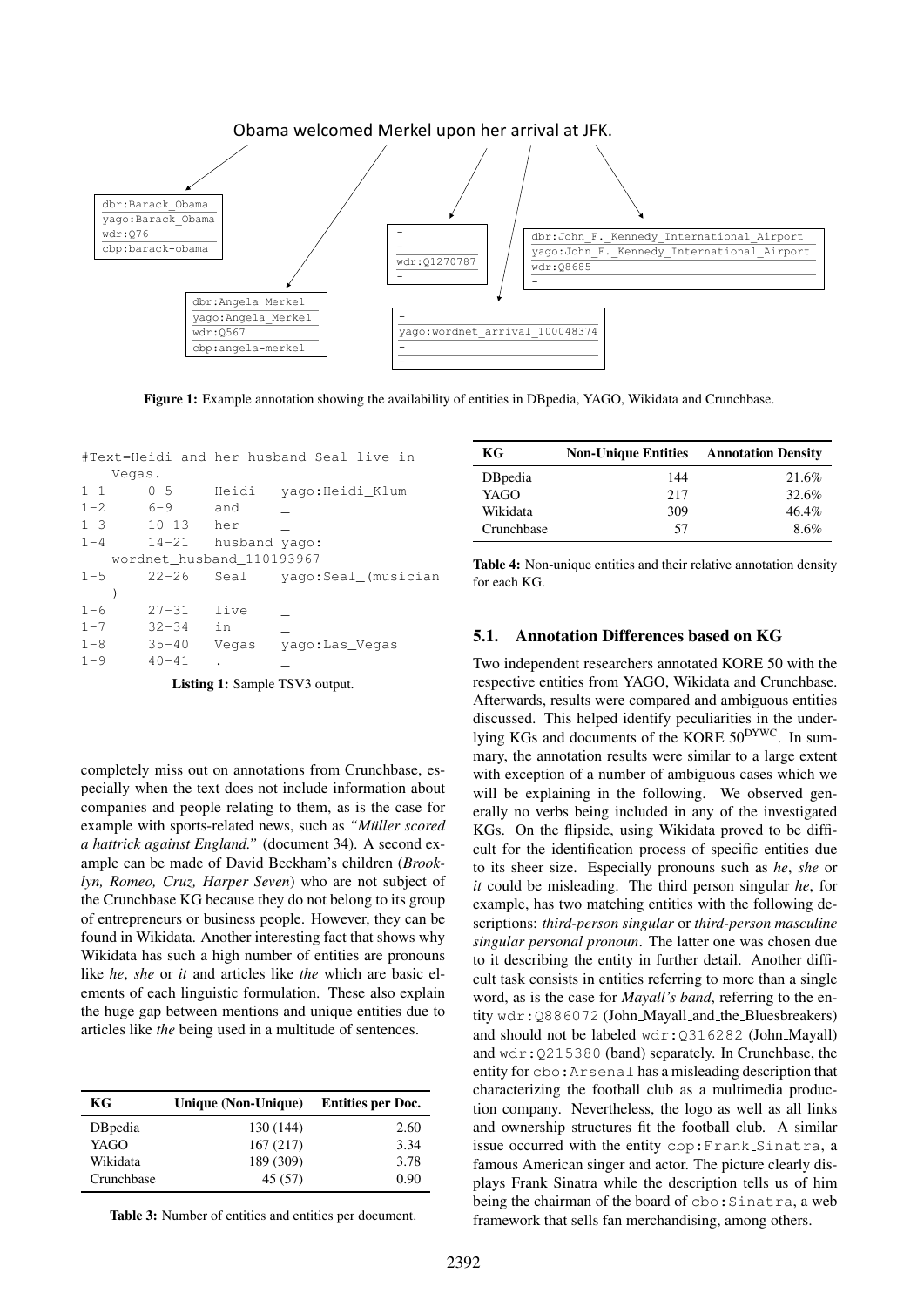<span id="page-4-1"></span>

|                    | <b>D</b> Bpedia | YAGO           | Wikidata       | <b>Crunchbase</b> |
|--------------------|-----------------|----------------|----------------|-------------------|
| DB pedia (130/144) |                 | $-0.22(-0.34)$ | $-0.31(-0.53)$ | 1.89(1.53)        |
| YAGO (167/217)     | 0.28(0.51)      | $\blacksquare$ | $-0.12(-0.30)$ | 2.71(2.81)        |
| Wikidata (189/309) | 0.45(1.15)      | 0.13(0.42)     |                | 3.20(4.42)        |
| Crunchbase (45/57) | $-0.65(-0.60)$  | $-0.73(-0.74)$ | $-0.76(-0.82)$ |                   |

Table 5: Information gain of entities between KGs for unique (non-unique) entities. In brackets after the KG name, the number of unique/non-unique entities is shown. The value of 1.89 on the top right, for instance, indicates the information gain achieved using DBpedia in comparison to Crunchbase as KG for entity linking. (For *non-unique* entities in brackets)

## 5.2. Abstract Concepts

Phrases and idioms constitute hard disambiguation tasks due to their inexistence in all of our investigated KGs; such a case may be exemplified by document 2. Given *"David and Victoria added spice to their marriage."*, we did not find the idiom *"to add spice"* in the underlying KGs and decided to not annotate the respective part. If it made sense in the context, specific parts of the idiom were annotated. Consequently, for the observed example, annotating *spice* as a flavour used to season food would not match the context and probably yield unexpected, as well as unsatisfactory results in regards to the NERD system. The same can be noted for document 3 (*"Tiger was lost in the woods when he got divorced from Elin."*) related to *"being lost in the woods"* and for document 27 (*"the grave dancer"* refers to a nickname).

## 5.3. Issues with Original Data Set

In addition to the mentioned examples, we observed some inaccuracies in the ground truth data set of the KORE 50 which was annotated using DBpedia. In document 15, dbr:Sony Music Entertainment was labeled instead of using dbr: Sony. Sony music entertainment did not exist in the 1980s but was renamed by Sony in 1991 from CBS Records to the new brand [\(Reuters, 1990\)](#page-6-9). In document 36 (*"Haug congratulated Red Bull."*), *Red Bull* was labeled as dbr:FC Red Bull Salzburg, but it is more likely to be dbr:Red Bull Racing due to *Norbert Haug* being the former vice president of Mercedes Benz Motorsport activity. Moreover, we could not find any news articles regarding Haug congratulating Red Bull Salzburg. By correcting these inaccuracies, the quality of the KORE  $50^{DYWC}$  – and thus of NERD evaluation – could be improved.

#### 5.4. Annotation Issues

Every document contains annotations from all used KGs except Crunchbase. With 48%, almost half of the documents from KORE 50 could not be annotated using Crunchbase. In NERD, empty data sets will lead to an increased false positive rate and thus a lower precision of the entity linking-system [\(Waitelonis et al., 2016\)](#page-6-7). Therefore, documents that cannot be annotated, as is often the case with Crunchbase, should be excluded for a more realistic evaluation. Documents with extremely unbalanced annotations on different KGs should also be treated with caution. For some documents, Crunchbase was only able to provide a single annotation, whereas DBpedia managed to provide multiple. In document 16, the only entity available in Crunchbase was cbp:Rick Rubin. However, DBpedia provided two additional entities (dbr:Johnny Cash, dbr:American Recordings (album)). With only one entity labeled in a whole sentence, this document is likely to not evaluate NERD systems properly. One solution to this problem would be to split the KORE  $50^{DYWC}$ into smaller subsets by, for example, deleting sentences that can only be sparsely annotated or even completely miss out on annotations using Crunchbase.

#### 5.5. Annotation Density

Table [4](#page-3-3) shows the *annotation density* on each of the four underlying KGs. The annotation density [\(Waitelonis et al.,](#page-6-7) [2016\)](#page-6-7) is defined as the total number of unique annotations in relation to the data set word count. In total, the KORE 50 data set consists of [6](#page-4-0)66 words<sup>6</sup>. Wikidata has the highest annotation density being able to annotate 46.4% which equals nearly half of the words included in the whole data set, followed by YAGO with 32.6%. The lowest density was observed using Crunchbase with 57 out of 666 words annotated to an equivalent of 8.6%. Due to the resulting ground truth for Crunchbase possessing a more restrained set of expected entities to be found, the task of context determination may prove harder for systems and therewith provides a different angle to test linking system quality with. On the other side of the spectrum, due to the large number of entities linked to Wikidata, the complexity for some systems may be greatly heightened, potentially yielding worse results, therewith testing a different qualitative aspect for the same base input documents. Combining these together allows for easier comparison of KG-agnostic approaches' qualities, as well as opening the pathway for evaluating on systems allowing custom KG definitions, among others.

# 5.6. Information Gain

In order to identify the *information gain* (an asymmetric metric) achievable with one KG in comparison to a second one, we calculated *entity overlap*. The results are presented in Table [5.](#page-4-1) Entity overlap is defined as the difference between the unique (non-unique) entities in two KGs. Dividing the overlap by the subtracted KG in the basis then yields information gain. The result is a decimal number which can also be interpreted as a gain (or loss) in percent. The numbers in the first column right behind the KGs show the number of unique/non-unique entities used for calculation. The

<span id="page-4-0"></span><sup>&</sup>lt;sup>6</sup>This number was derived using a Python script counting all words including articles and pronouns and equals exactly half of the amount calculated by (Röder et al.,  $2014$ ) (1332).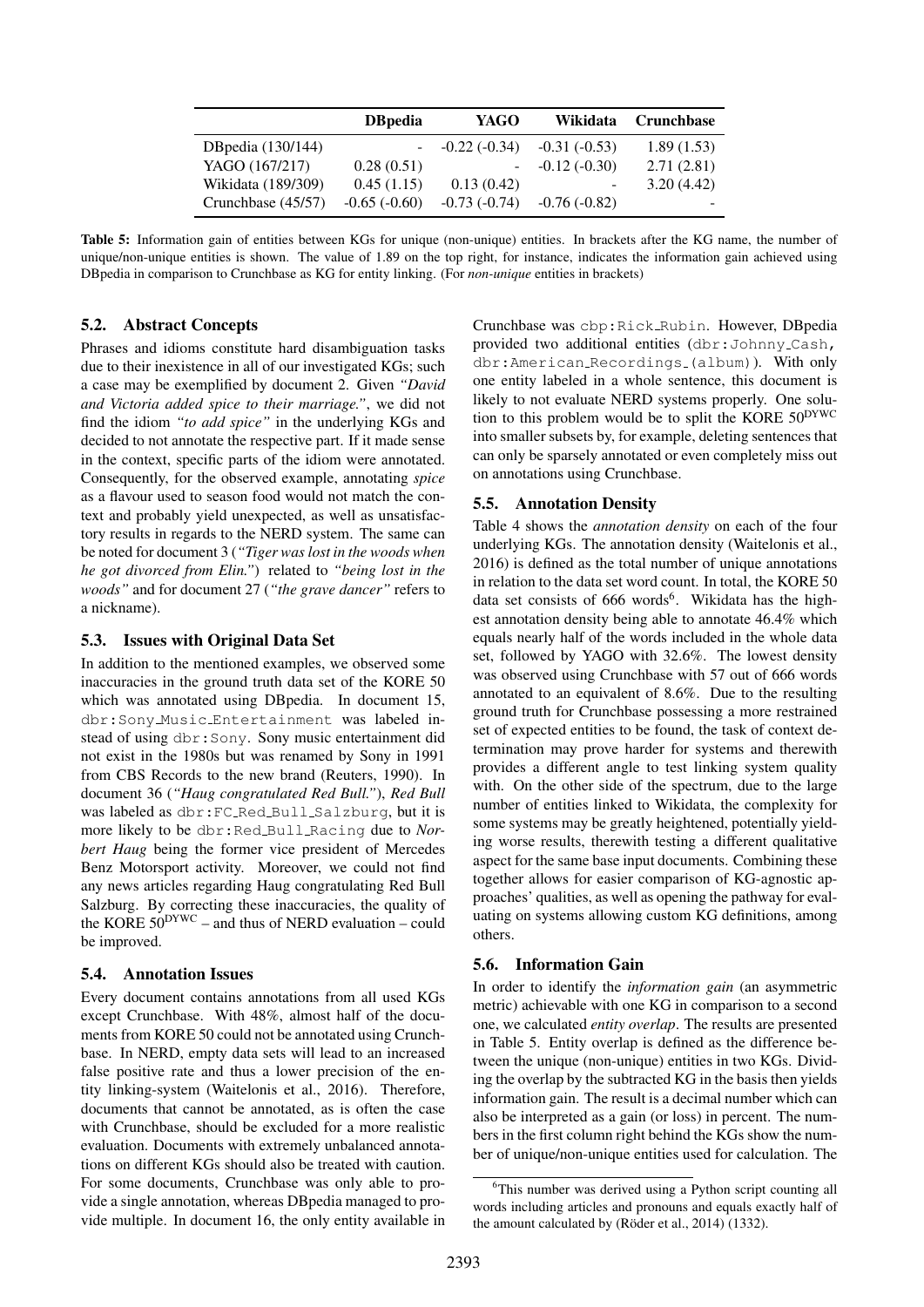entries in the table display information gain for unique entities and information gain for non-unique entities in brackets. For example, 1.89 on the top right explains how much information gain was achieved using DBpedia in comparison to Crunchbase. It is calculated by subtracting 45 from 130 and dividing it by 45. Calculations for non-unique entity information gain are analogous. In this example, an information gain of 1.53 is achieved by subtracting 57 from 144 and dividing it by 57. Negative values are also possible. On the bottom left, for example, an information loss of -0.65 for unique entities was achieved for Crunchbase in comparison to DBpedia. The greatest information gain was achieved using Wikidata instead of Crunchbase, with a value of 3.20 for unique entities and 4.42 for non-unique respectively. Of course, the greatest information loss was noticeable using Crunchbase instead of Wikidata with -0.76 for unique entities and -0.82 for non-unique. As such, from a general point of view, linking with Wikidata should yield the highest amount of information gained. Nevertheless, this does not imply for it to be the best applicable KG for all use cases, as linking with other KGs, such as Crunchbase, may be beneficial in order to provide further domainspecific knowledge and a potentially overall harder task for systems to master.

# 5.7. Disambiguation

In addition, we investigated the degree of *confusion* regarding KORE 50. In [\(Waitelonis et al., 2016\)](#page-6-7), two definitions are presented both indicating the likelihood of confusion. First, the average number of surface forms per entity and second, the average number of entities per surface form. According to the author, the latter one is extraordinarily high on the ground truth data set with an average of 446 entities per surface form. This correlates to our observations that KORE 50 is highly ambiguous. From a qualitative perspective, confusion in the data set is relatively high. There are many words that can be labeled to a variety of entities, for example *Tiger* (Tiger Woods (Golf), Tiger (animal), Tiger (lastname)). Furthermore, forenames by themselves are highly ambiguous in terms of surface forms and could therefore be (erroneously) linked to a considerable amount of entities. For instance, *David* can refer to David Beckham (footballer), David Coulthard (Formula 1) or any other person named David which makes disambiguation extremely complicated.

# 6. Conclusion

<span id="page-5-8"></span>In this paper, we presented an extension of the KORE 50 entity linking data set, called KORE 50DYWC. By linking phrases in the text not only to DBpedia, but also to the cross-domain (and widely used) knowledge graphs YAGO, Wikidata, and Crunchbase, we are able publish one of the first evaluation data sets for named entity recognition and disambiguation (NERD) which works for multiple knowledge graphs simultaneously. As a result, NERD frameworks claiming to use knowledge graph-agnostic methods can finally be evaluated as such, rather than being evaluated only on DBpedia/Wikipedia-based data sets.

In terms of future work, besides incorporating annotations with additional knowledge graphs to our extended KORE 50 data set, we aim to develop a NERD system that is knowledge graph agnostic, and thus can be evaluated by the proposed data set.

## **References**

- <span id="page-5-12"></span>Cucerzan, S. (2007). Large-Scale Named Entity Disambiguation Based on Wikipedia Data. In *Proceedings of the 2007 Joint Conference on Empirical Methods in Natural Language Processing and Computational Natural Language Learning*, EMNLP-CoNLL 2007, pages 708– 716.
- <span id="page-5-11"></span>Derczynski, L., Maynard, D., Rizzo, G., van Erp, M., Gorrell, G., Troncy, R., Petrak, J., and Bontcheva, K. (2015). Analysis of named entity recognition and linking for tweets. *Information Processing & Management*, 51(2):32–49.
- <span id="page-5-5"></span>Doddington, G. R., Mitchell, A., Przybocki, M. A., Ramshaw, L. A., Strassel, S. M., and Weischedel, R. M. (2004). The Automatic Content Extraction (ACE) Program – Tasks, Data, and Evaluation. In *Proceedings of the Fourth International Conference on Language Resources and Evaluation*, LREC'04.
- <span id="page-5-7"></span>Färber, M. (2019). Linked Crunchbase: A Linked Data API and RDF Data Set About Innovative Companies. *arXiv preprint arXiv:1907.08671*.
- <span id="page-5-4"></span>Ferragina, P. and Scaiella, U. (2010). TAGME: on-thefly annotation of short text fragments (by wikipedia entities). In *Proceedings of the 19th ACM Conference on Information and Knowledge Management*, CIKM'10, pages 1625–1628.
- <span id="page-5-9"></span>Goldhahn, D., Eckart, T., and Quasthoff, U. (2012). Building Large Monolingual Dictionaries at the Leipzig Corpora Collection: From 100 to 200 Languages. In *Proceedings of the Eighth International Conference on Language Resources and Evaluation*, LREC'12, pages 759– 765.
- <span id="page-5-6"></span>Hoffart, J., Seufert, S., Nguyen, D. B., Theobald, M., and Weikum, G. (2012). KORE: keyphrase overlap relatedness for entity disambiguation. In *Proceedings of the 21st ACM International Conference on Information and Knowledge Management*, CIKM'12, pages 545–554.
- <span id="page-5-0"></span>Mendes, P. N., Jakob, M., García-Silva, A., and Bizer, C. (2011). DBpedia Spotlight: Shedding Light on the Web of Documents. In *Proceedings the 7th International Conference on Semantic Systems*, I-SEMANTICS'11, pages 1–8.
- <span id="page-5-10"></span>Milne, D. N. and Witten, I. H. (2008). Learning to Link with Wikipedia. In *Proceedings of the 17th ACM Conference on Information and Knowledge Management*, CIKM'08, pages 509–518.
- <span id="page-5-1"></span>Moro, A., Cecconi, F., and Navigli, R. (2014a). Multilingual Word Sense Disambiguation and Entity Linking for Everybody. In *Proceedings of the 13th International Semantic Web Conference*, ISWC'14, pages 25–28.
- <span id="page-5-2"></span>Moro, A., Raganato, A., and Navigli, R. (2014b). Entity linking meets word sense disambiguation: a unified approach. *TACL*, 2:231–244.
- <span id="page-5-3"></span>Moussallem, D., Usbeck, R., Röder, M., and Ngomo, A. N. (2017). MAG: A Multilingual, Knowledge-base Agnostic and Deterministic Entity Linking Approach. In